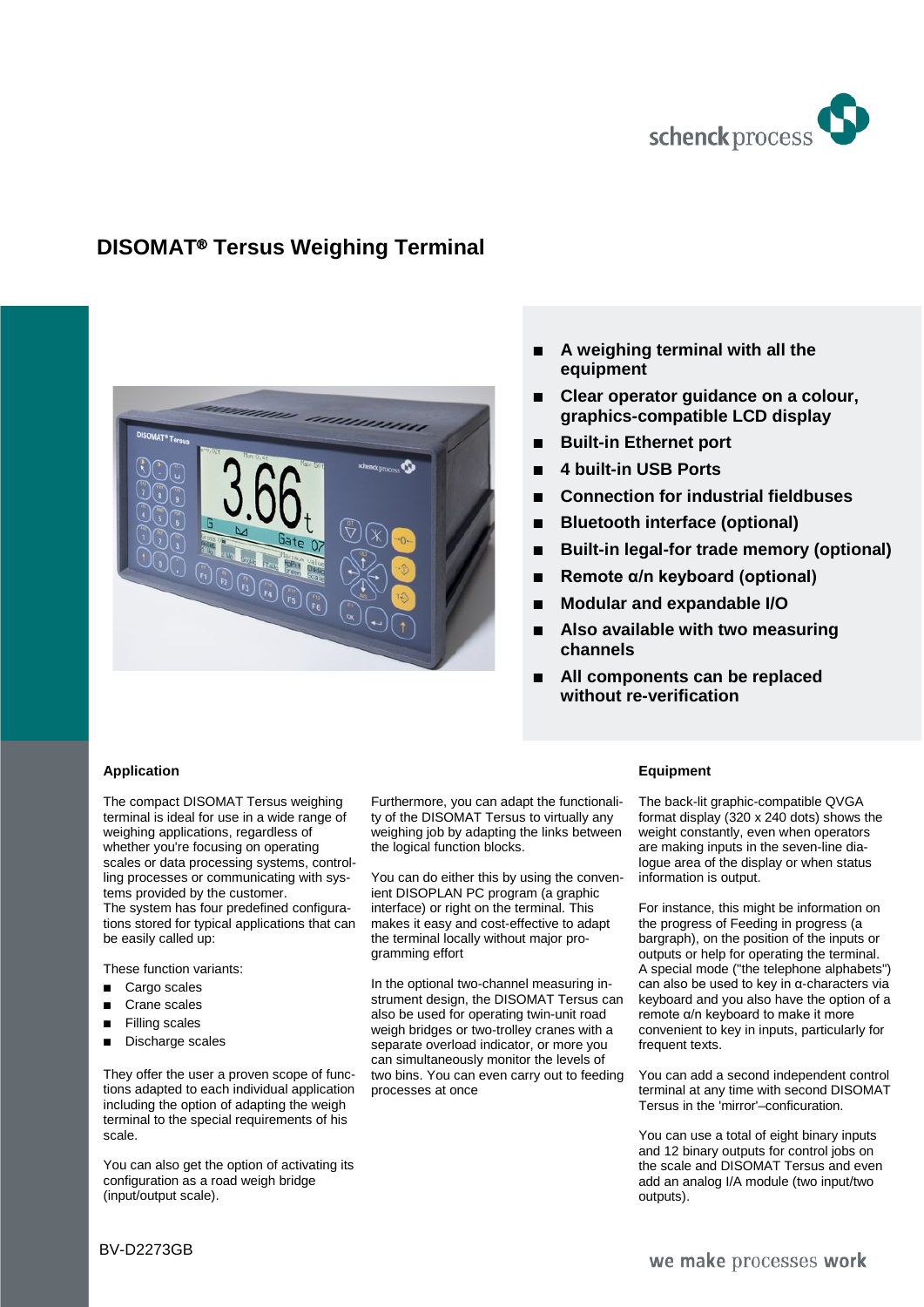You can adapt the functionality of the inputs/outputs by linking the function blocks to the application's requirements in broad limits while increasing the number of binary inputs/outputs with upgrade modules wherever necessary.

Three serial interfaces enable you to connect peripheral units such as printers and remote displays while connecting up data with the data processing or PLC unit.

You can retrofits another serial interface to fit your needs. There are coupling modules available that can be retrofitted for coupling the most common industrial fieldbus systems (PROFIBUS, DeviceNet) – and the Ethernet interface (100 MBaud) is even standard terminal equipment.

DISOMAT Tersus has 4 built-in USB ports for connecting up the external keyboard, a legal-fourtrade memory and a printer.

The DISOMAT Tersus measuring equipment has extremely high resolution and outstanding measuring speed featuring great reserves even for the most difficult weighing applications, such as scales with minor load cell utilization, scales whose load sensor is in the hazardous area, and for fast filling processes. Even extreme temperature demands are no problem for this terminal – it's rated temperature range includes  $-30$  °C to  $+60$  °C

The scale parameters (including the calibration data) are stored in the connecting plug of the load cell cable (dongle). If there is a fault, it can be used to replace any component in the terminal without having to recalibrate or reverify it. The system functions immediately within legal-for-trade specifications (don't forget this also applies to both measuring channels independently in the two-channel design).

Together with its modular design, this keeps downtimes and repair expenditures on the terminal to a minimum.

The available housing designs:

- Desk-top unit
- Panel mount unit
- Stainless steel unit
- Field unit
- 19" mounting rack

They offer the right packaging for practically every environment.

#### **Operation and Settings**

The standard DISOMAT operating languages are German and English.

You can easily load other operating languages into the terminal with the PC-supported DISOPLAN parameterising and configuration program (a WINDOWS program) (The following are available now: Italian, Spanish, French, Polish, Czech, Hungarian and Russian and you get other languages to fit your needs).

Beyond this, **DISOPLAN** enables you to:

- carry out graphic configuration of the function blocks
- set all instrument parameters
- calibrate the scale
- easily format print patterns
- **Here's something new:** recording weight curves
- Reading out the entire terminal configuration (back-up)
- Playing back stored data into a DISOMAT Tersus (restore) for preparing a replacement terminal on short notice. Together with the dongle idea, this keeps downtimes to a minimum if there is a fault while allowing minimum spare part stocks.

DISOPLAN either communicates with the DISOMAT

- serially
- via Ethernet, or
- via Bluetooth (option)



All parameter and calibration data are stored in the terminal to protect them from power failure. The real-time clock continues to run for at last seven days.

#### **Printing**

Variable print pattern formatting allows you to freely lay out your weighing report.

Here's something new: You can graphically configure the printed vouchers in DISOPLAN (direct preview). You can print out the following along with weight data:

- Date and time
- Serial no.
- Balance totals
- The number of balanced weighings
- 5 strings with as many as 25 digits
- 3 stored texts with 26 characters each

The arrangement of printing elements is defined in a format and you can store 6 different formats.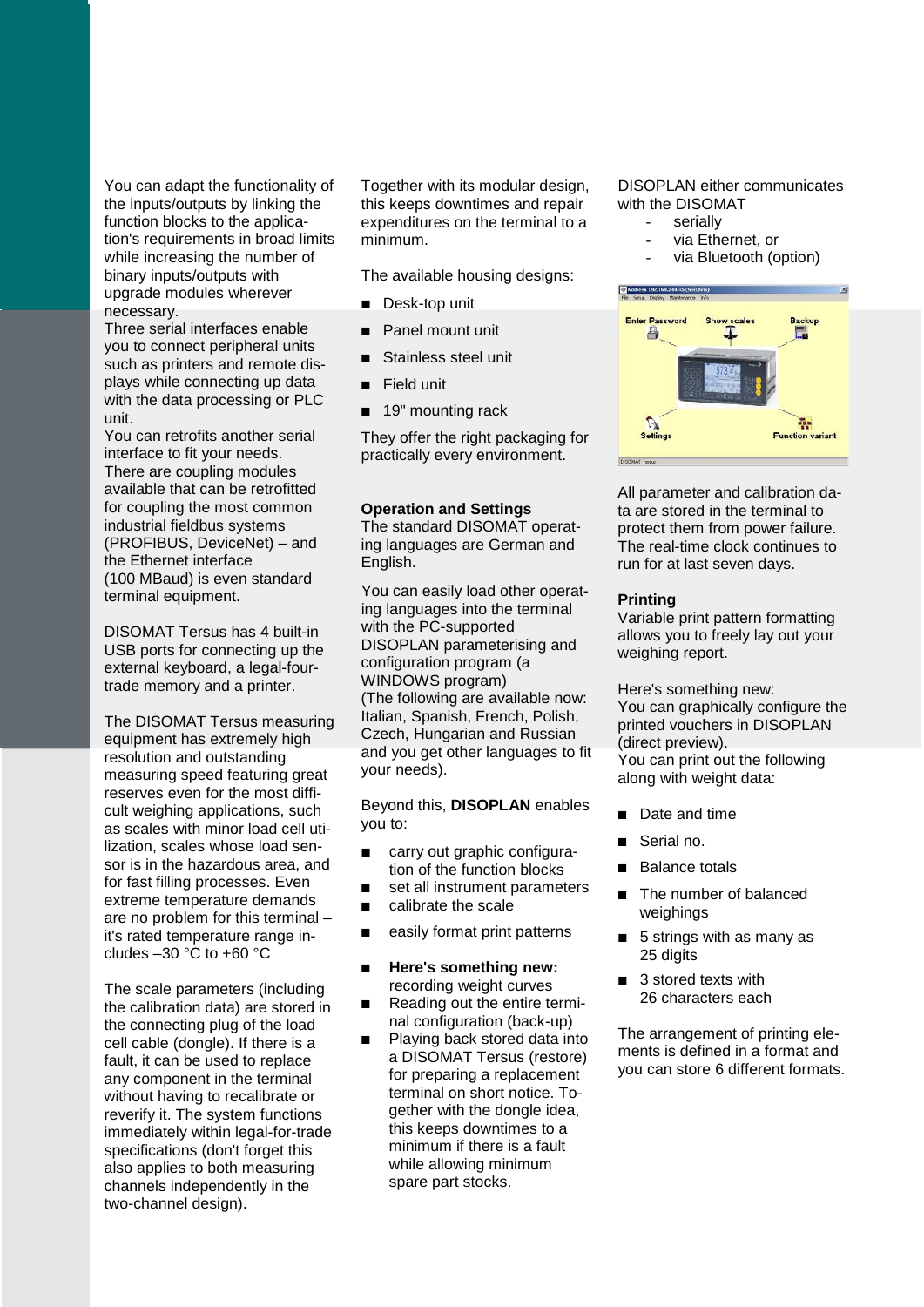## **They offer the right packaging for virtually every environment. The available housing designs for DISOMAT Tersus**



**VTG 20450 desk-top unit** Protection class: IP54, Plastic 10 cable inlets including supply connections and load cell cables Weight: 3.7 kg



**VEG 20450 panel mount unit** Protection class: front IP54, otherwise IP20, Plastic 138.5 mm x 282 mm panel cut-out

Weight: 3.5 kg



### **VNG 20450 19" mounting rack**

with built-in VEG 20450 terminal Depth 197 mm + 25 mm for service cable Protection class: front IP54 otherwise IP20<br>Weight: 7.5 kg



**VKG 20450 stainless steel unit** Table-top mounting Protection class: IP65 (NEMA 4x) Weight: 5 kg The VKG 20450 can also be mounted on the wall with the attached holder. (cable outlets below)



VFG 20450 crane/field unit with built-in VEG 20450 terminal, Sheet steel, Protection class: IP54, Weight 11 kg \* 236 mm incl. the front frame